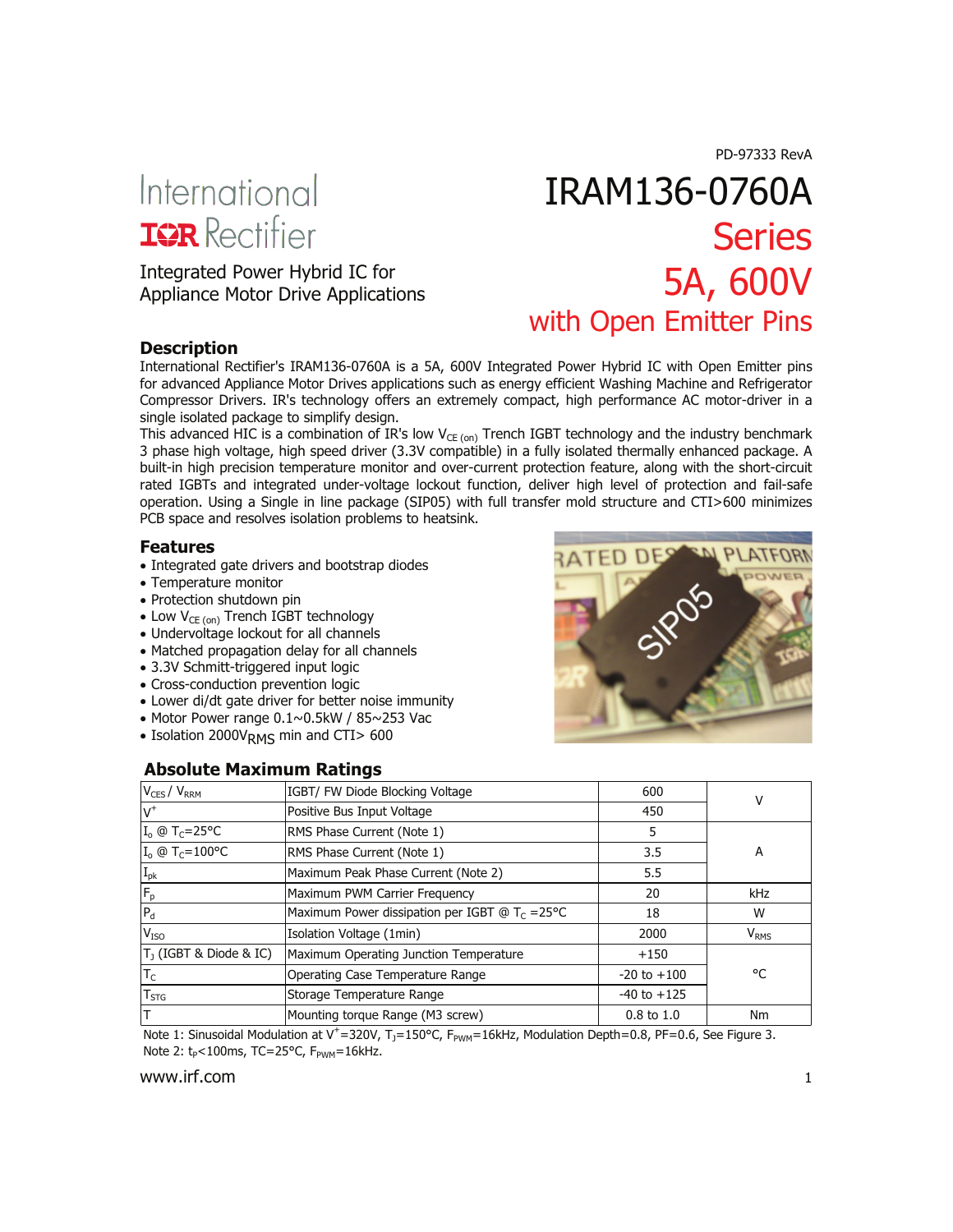

#### **Internal Electrical Schematic – IRAM136-0760A**

2 www.irf.com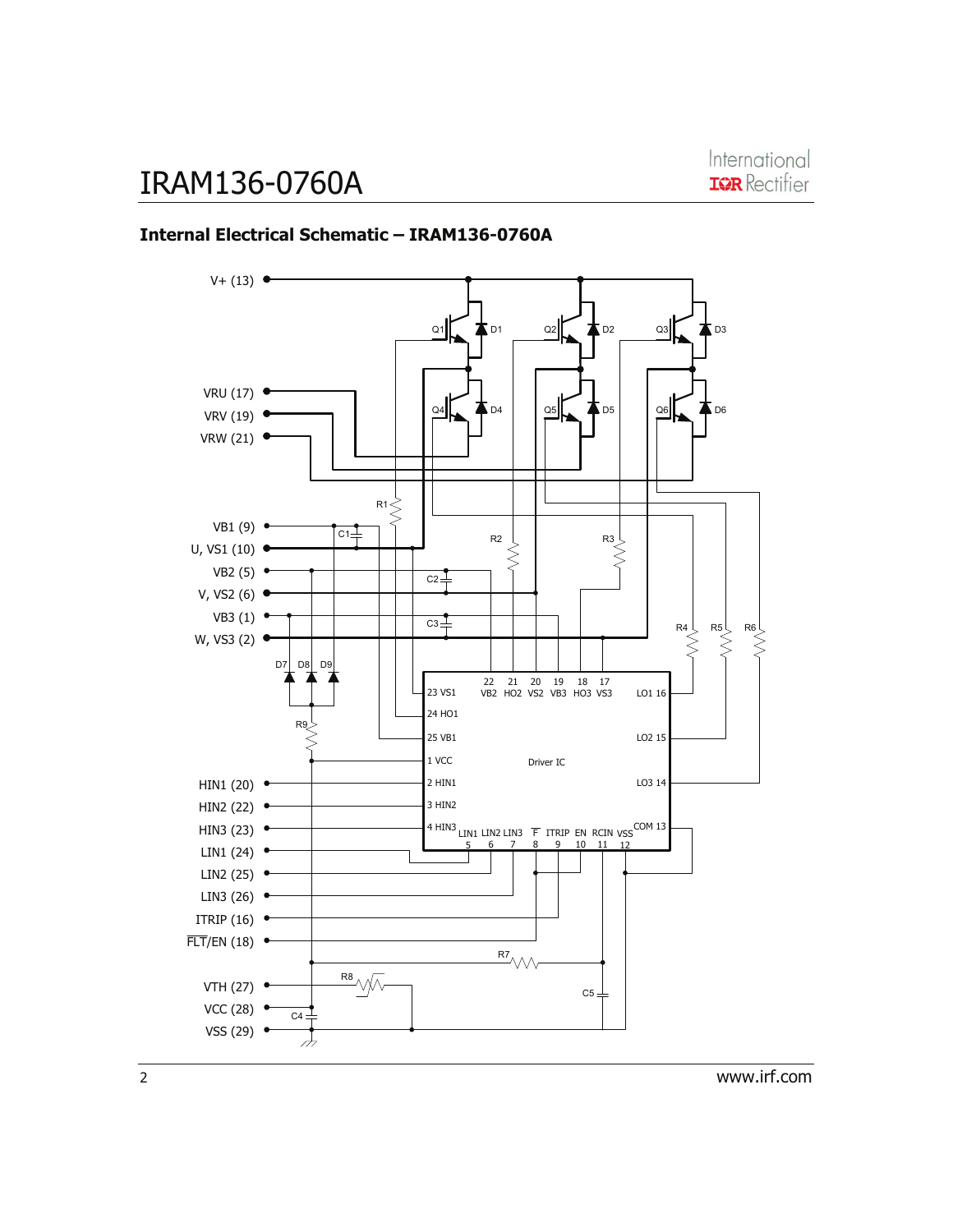# International<br> **IRAM136-0760A**

| Symbol         | <b>Parameter</b>                                | Min               | Max                                             | <b>Units</b> | <b>Conditions</b>                                              |
|----------------|-------------------------------------------------|-------------------|-------------------------------------------------|--------------|----------------------------------------------------------------|
| $P_{BR\,Peak}$ | Bootstrap Resistor Peak Power<br>(Single Pulse) |                   | 15.0                                            | W            | $t_P = 100 \mu s$ , T <sub>C</sub> = 100°C<br>ESR / ERJ series |
| $V_{S1,2,3}$   | High side floating supply offset<br>voltage     | $V_{B1,2,3}$ - 20 | $V_{B1,2,3}$ +0.3                               | v            |                                                                |
| $V_{B1,2,3}$   | High side floating supply voltage               | $-0.3$            | 600                                             | ٧            |                                                                |
| $V_{CC}$       | Low Side and logic fixed supply<br>voltage      | $-0.3$            | 20                                              | v            |                                                                |
| $V_{IN}$       | Input voltage LIN, HIN, $I_{\text{Trin}}$       | $-0.3$            | Lower of<br>$(V_{SS}+15V)$ or<br>$V_{cc}$ +0.3V | v            |                                                                |

#### **Absolute Maximum Ratings (Continued)**

#### **Inverter Section Electrical Characteristics @T<sub>J</sub>= 25°C**

| <b>Symbol</b>                     | <b>Parameter</b>                           | Min | <b>Typ</b> | Max | <b>Units</b> | <b>Conditions</b>                                                                                                                   |
|-----------------------------------|--------------------------------------------|-----|------------|-----|--------------|-------------------------------------------------------------------------------------------------------------------------------------|
| $V_{(BR)CES}$                     | Collector-to-Emitter Breakdown<br>Voltage  | 600 |            |     | $\vee$       | $VIN=0V$ , I <sub>C</sub> =250µA                                                                                                    |
| $\Delta V_{(BR)CES}$ / $\Delta T$ | Temperature Coeff. Of<br>Breakdown Voltage | --- | 0.3        | --- |              | V/°C $V_{\text{IN}} = 0V, I_{\text{C}} = 250\mu\text{A}$<br>(25°C - 150°C)                                                          |
|                                   | Collector-to-Emitter Saturation            |     | 1.7        | 2.0 | $\mathsf{V}$ | $\begin{array}{ccc} \n\boxed{I_C = 3.5A & T_J = 25^{\circ}C, V_{CC} = 15V} \\ \boxed{I_C = 3.5A & T_J = 150^{\circ}C}\n\end{array}$ |
| $V_{CE(ON)}$                      | Voltage                                    | --- | 2.1        | --- |              |                                                                                                                                     |
|                                   | Zero Gate Voltage Collector<br>Current     |     | 5          | 80  |              | $V_{IN} = 0V, V^+ = 600V$                                                                                                           |
| $I_{CES}$                         |                                            | --- | 80         | --- | μA           | $V_{IN} = 0V$ , V <sup>+</sup> =600V, T <sub>1</sub> =150°C                                                                         |
| $V_{FM}$                          | Diode Forward Voltage Drop                 |     | 1.6        | 2.3 | $\vee$       | $I_F = 3.5A$                                                                                                                        |
|                                   |                                            | --- | 1.4        | --- |              | $I_F = 3.5A$ , T <sub>1</sub> =150°C                                                                                                |
| <b>V</b> BDFM                     | Bootstrap Diode Forward Voltage<br>Drop    |     | 1.2        |     | $\vee$       | $I_F = 1A$                                                                                                                          |
| $ R_{BR}$                         | Bootstrap Resistor Value                   |     | 22         |     | Ω            | $T_1 = 25^{\circ}C$                                                                                                                 |
| $\Delta R_{RR}/R_{RR}$            | Bootstrap Resistor Tolerance               |     |            | ±5  | $\%$         | T <sub>1</sub> =25°C                                                                                                                |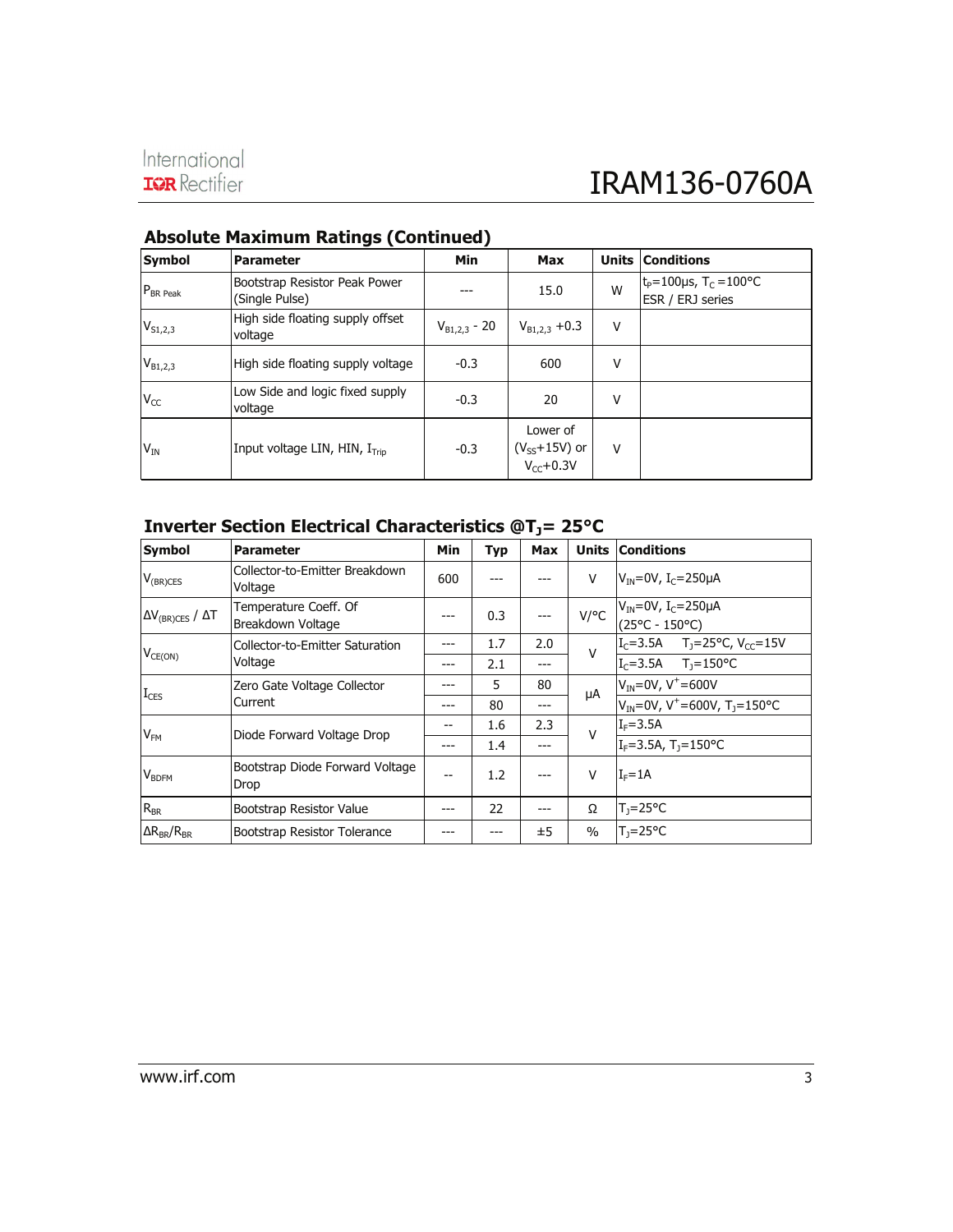| <b>Symbol</b>    | <b>Parameter</b>                       | Min | <b>Typ</b>         | <b>Max</b> |    | <b>Units Conditions</b>                                                                              |  |
|------------------|----------------------------------------|-----|--------------------|------------|----|------------------------------------------------------------------------------------------------------|--|
| $E_{ON}$         | Turn-On Switching Loss                 | --- | 210                | 340        |    | $I_C = 3.5A$ , $V^+ = 400V$                                                                          |  |
| $E_{OFF}$        | Turn-Off Switching Loss                | --- | 20                 | 30         |    | $V_{CC} = 15V$ , L=1.2mH                                                                             |  |
| $E_{TOT}$        | <b>Total Switching Loss</b>            | --- | 245                | 370        | μJ | Energy losses include "tail" and<br>diode reverse recovery                                           |  |
| $E_{REC}$        | Diode Reverse Recovery energy          | --- | 15                 | 25         |    |                                                                                                      |  |
| $t_{RR}$         | Diode Reverse Recovery time            | --- | 135                | ---        | ns | See CT1                                                                                              |  |
| $E_{ON}$         | Turn-on Switching Loss                 | --- | 300                | $---$      |    | $I_c = 3.5A$ , $V^+ = 400V$                                                                          |  |
| $E_{OFF}$        | Turn-off Switching Loss                |     | 50                 |            |    | $V_{CC}$ =15V, L=1.2mH, T <sub>J</sub> =150°C                                                        |  |
| $E_{TOT}$        | <b>Total Switching Loss</b>            | --- | 350                |            | μJ | Energy losses include "tail" and<br>diode reverse recovery                                           |  |
| $E_{REC}$        | Diode Reverse Recovery energy          | --- | 30                 |            |    |                                                                                                      |  |
| $t_{RR}$         | Diode Reverse Recovery time            | --- | 170                |            | ns | See CT1                                                                                              |  |
| Q <sub>G</sub>   | Turn-On IGBT Gate Charge               |     | 9                  | 13         | nC | $I_c = 4A$ , V <sup>+</sup> =400V, V <sub>cc</sub> =15V                                              |  |
| <b>RBSOA</b>     | Reverse Bias Safe Operating Area       |     | <b>FULL SQUARE</b> |            |    | $T_1 = 150$ °C, $I_C = 3.5$ A, $V_P = 600$ V<br>$V^+ = 450V$<br>$V_{CC}$ =+15V to 0V<br>See CT3      |  |
| <b>SCSOA</b>     | Short Circuit Safe Operating Area      | 5   |                    |            | μs | $T_1 = 25^{\circ}C$ , $V_p = 600V$ ,<br>$V^+ = 360V,$<br>$V_{cc}$ =+15V to 0V<br>See CT <sub>2</sub> |  |
| $I_{\text{CSC}}$ | <b>Short Circuit Collector Current</b> |     | 30                 |            | A  | T <sub>J</sub> =25°C, V <sup>+</sup> = 400V, V <sub>CC</sub> =15V<br>See CT2                         |  |

#### **Inverter Section Switching Characteristics @ T<sub>1</sub>= 25°C**

#### **Recommended Operating Conditions Driver Function**

The Input/Output logic timing diagram is shown in Figure 1. For proper operation the device should be used within the recommended conditions. All voltages are absolute referenced to COM. The  $V_S$  offset is tested with all supplies biased at 15V differential (Note 3)

| Symbol        | <b>Definition</b>                        | Min        | Typ          | Max          | <b>Units</b> |
|---------------|------------------------------------------|------------|--------------|--------------|--------------|
| $V_{B1,2,3}$  | High side floating supply voltage        | $V_c + 12$ | $V_{s} + 15$ | $V_{S} + 20$ | v            |
| $V_{S1,2,3}$  | High side floating supply offset voltage | Note 4     |              | 450          |              |
| $V_{CC}$      | Low side and logic fixed supply voltage  | 12         | 15           | 20           | v            |
| <b>VITRIP</b> | $ITRIP$ input voltage                    | $V_{SS}$   | ---          | $V_{ss}+5$   |              |
| $V_{IN}$      | Logic input voltage LIN, HIN, FLT/EN     | $V_{SS}$   | $---$        | $V_{ss}+5$   | v            |
| <b>HIN</b>    | High side PWM pulse width                |            |              |              | μs           |
| Deadtime      | External dead time between HIN and LIN   |            | ---          |              | μs           |

Note 3: For more details, see IR21364 data sheet

Note 4: Logic operational for V<sub>s</sub> from COM-5V to COM+600V. Logic state held for V<sub>s</sub> from COM-5V to COM-V<sub>BS</sub>. (please refer to DT97-3 for more details)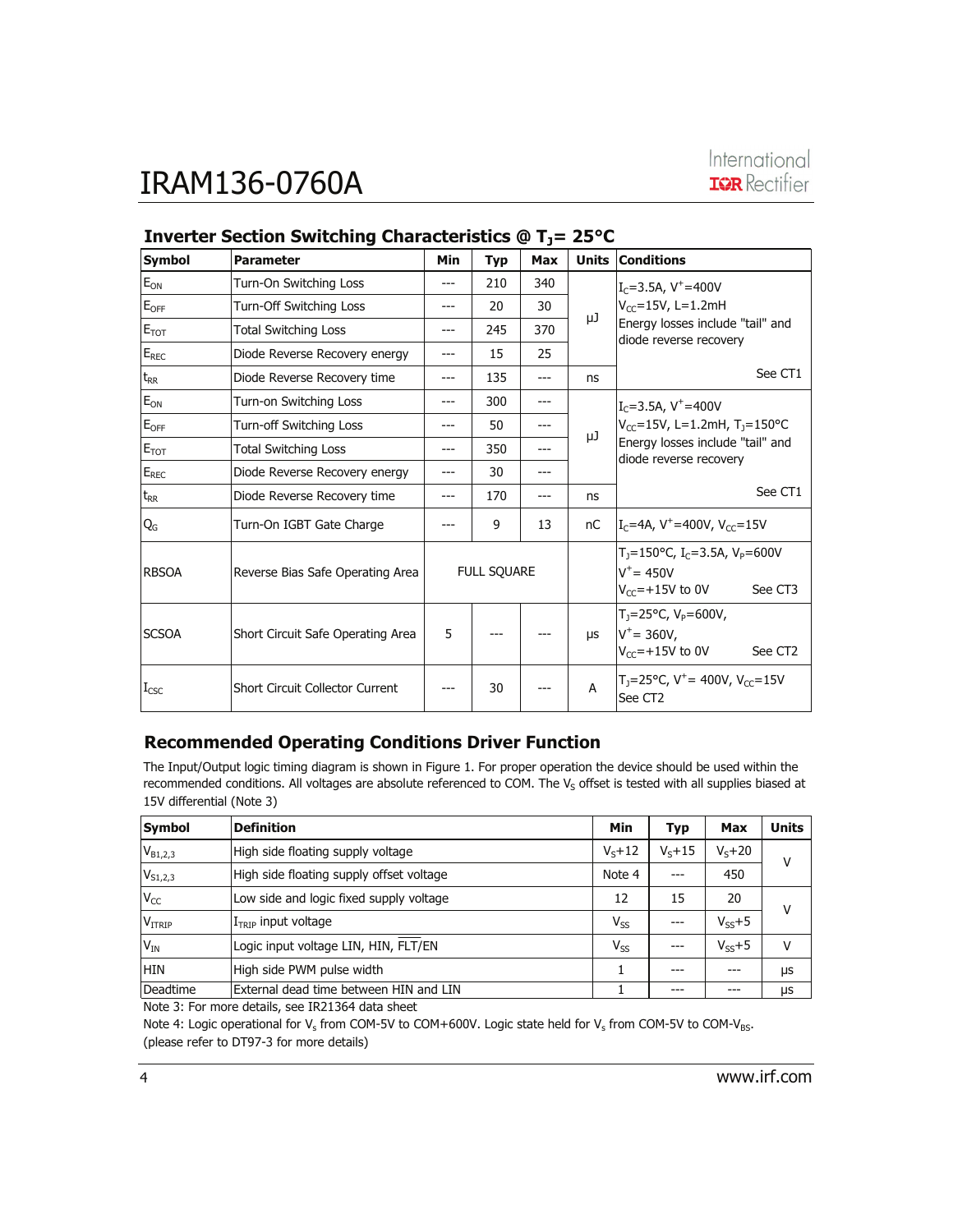| applicable to all six channels. (Note 3) |                                                                                   |      |            |            |              |  |
|------------------------------------------|-----------------------------------------------------------------------------------|------|------------|------------|--------------|--|
| <b>Symbol</b>                            | <b>Definition</b>                                                                 | Min  | <b>Typ</b> | <b>Max</b> | <b>Units</b> |  |
| $V_{IN,th+}$                             | Positive going input threshold for LIN, HIN, FLT/EN                               | 2.5  |            |            | V            |  |
| $V_{IN,th}$                              | Negative going input threshold for LIN, HIN, FLT/EN                               | ---  |            | 0.8        | V            |  |
| $V_{CCUV+}$ , $V_{BSUV+}$                | $V_{CC}$ and $V_{BS}$ supply undervoltage, Positive going threshold               | 10.6 | 11.1       | 11.6       | V            |  |
| V <sub>CCUV</sub> -, V <sub>BSUV</sub> - | V <sub>CC</sub> and V <sub>BS</sub> supply undervoltage, Negative going threshold | 10.4 | 10.9       | 11.4       | V            |  |
| V <sub>CCUVH</sub> , V <sub>BSUVH</sub>  | $V_{CC}$ and $V_{BS}$ supply undervoltage lock-out hysteresis                     | ---  | 0.2        |            | V            |  |
| $I_{\text{QBS}}$                         | Quiescent V <sub>BS</sub> supply current                                          | ---  | ---        | 120        | μA           |  |
| $I_{\text{QCC}}$                         | Quiescent V <sub>cc</sub> supply current                                          | ---  |            | 4          | mA           |  |
| $I_{LK}$                                 | Offset Supply Leakage Current                                                     | ---  |            | 50         | μA           |  |
| $\mathbf{I}_{\text{IN}+}$                | Input bias current $V_{\text{IN}} = 3.3V$ for LIN, HIN, FLT/EN                    |      | 100        | 195        | μA           |  |
| $I_{IN}$                                 | Input bias current $V_{IN} = 0V$ for LIN, HIN, FLT/EN                             | $-1$ | --         |            | μA           |  |
| $ITRIP+$                                 | $ITRIP$ bias current $VT/ITRIP=3.3V$                                              | ---  | 3.3        | 6          | μA           |  |
| $ITRIP-$                                 | $ITRIP$ bias current $VT/ITRIP=0V$                                                | $-1$ | ---        |            | μA           |  |
| V(I <sub>TRIP</sub> )                    | $ITRIP$ threshold Voltage                                                         | 0.44 | 0.49       | 0.54       | $\vee$       |  |
| V(I <sub>Tip</sub> , HYS)                | $ITRIP$ Input Hysteresis                                                          | ---  | 0.07       | ---        | V            |  |
| $R_{on\_FLT}$                            | Fault low on resistance                                                           | ---  | 50         | 100        | Ω            |  |

#### Static Electrical Characteristics Driver Function @ T<sub>J</sub>= 25°C

 $V_{BIAS}$  (V<sub>CC</sub>, V<sub>BS1,2,3</sub>)=15V, unless otherwise specified. The V<sub>IN</sub> and I<sub>IN</sub> parameters are referenced to COM and are

#### **Dynamic Electrical Characteristics @ T<sub>J</sub>= 25°C**

Driver only timing unless otherwise specified.

| Symbol                      | <b>Parameter</b>                                                  | Min | <b>Typ</b> | <b>Max</b> |            | <b>Units Conditions</b>                                         |  |
|-----------------------------|-------------------------------------------------------------------|-----|------------|------------|------------|-----------------------------------------------------------------|--|
| $\mathsf{T}_\mathsf{ON}$    | Input to Output propagation turn-<br>on delay time (see fig.11)   |     | 0.7        |            | μs         | $I_c = 3.5$ A, V <sup>+</sup> =300V                             |  |
| $\mathsf{T}_{\mathsf{OFF}}$ | Input to Output propagation turn-<br>off delay time (see fig. 11) | --- | 0.7        |            | μs         |                                                                 |  |
| $T_{\rm FILIN}$             | Input filter time (HIN, LIN, FLT/EN)                              | 100 | 200        | ---        | ns         | $VIN=0$ or $VIN=5V$                                             |  |
| $\mathsf{T}_{\mathsf{EN}}$  | EN to output propagation delay                                    | 300 | 450        | 600        | ns         | $V_{IN} = 0$ or $V_{IN} = 5V$ , $V_{EN} = 0$                    |  |
| $\mathsf{T}_{\mathsf{FLT}}$ | $ITRIP$ to Fault propagation delay                                | 400 | 600        | 800        | ns         | $V_{IN}$ =0 or $V_{IN}$ =5V, $V_{ITRIP}$ =5V                    |  |
| $TBLT-ITRIP$                | $ITRIP$ Blanking Time                                             | 100 | 150        | $---$      | ns         | $V_{\text{IN}}=0$ or $V_{\text{IN}}=5V$ , $V_{\text{ITRIP}}=5V$ |  |
| $\mathsf{T}_{\text{ITRIP}}$ | $ITRIP$ to six switch turn-off<br>propagation delay (see fig. 2)  |     | ---        | 1.75       | <b>LIS</b> | $I_c = 3.5A$ , V <sup>+</sup> $= 300V$                          |  |
| $D_T$                       | Dead Time                                                         | 220 | 290        | 360        | ns         | $VIN=0$ or $VIN=5V$                                             |  |
| $M_{\tau}$                  | Matching Propagation Delay Time<br>(On & Off) all channels        | --- | 40         | 75         | ns         | External dead time> 400ns                                       |  |
| FLT-CLR                     | FAULT clear time (see fig. 2)                                     |     | 1.7        |            | ms         | $T_c = 25^{\circ}C$                                             |  |

www.irf.com 5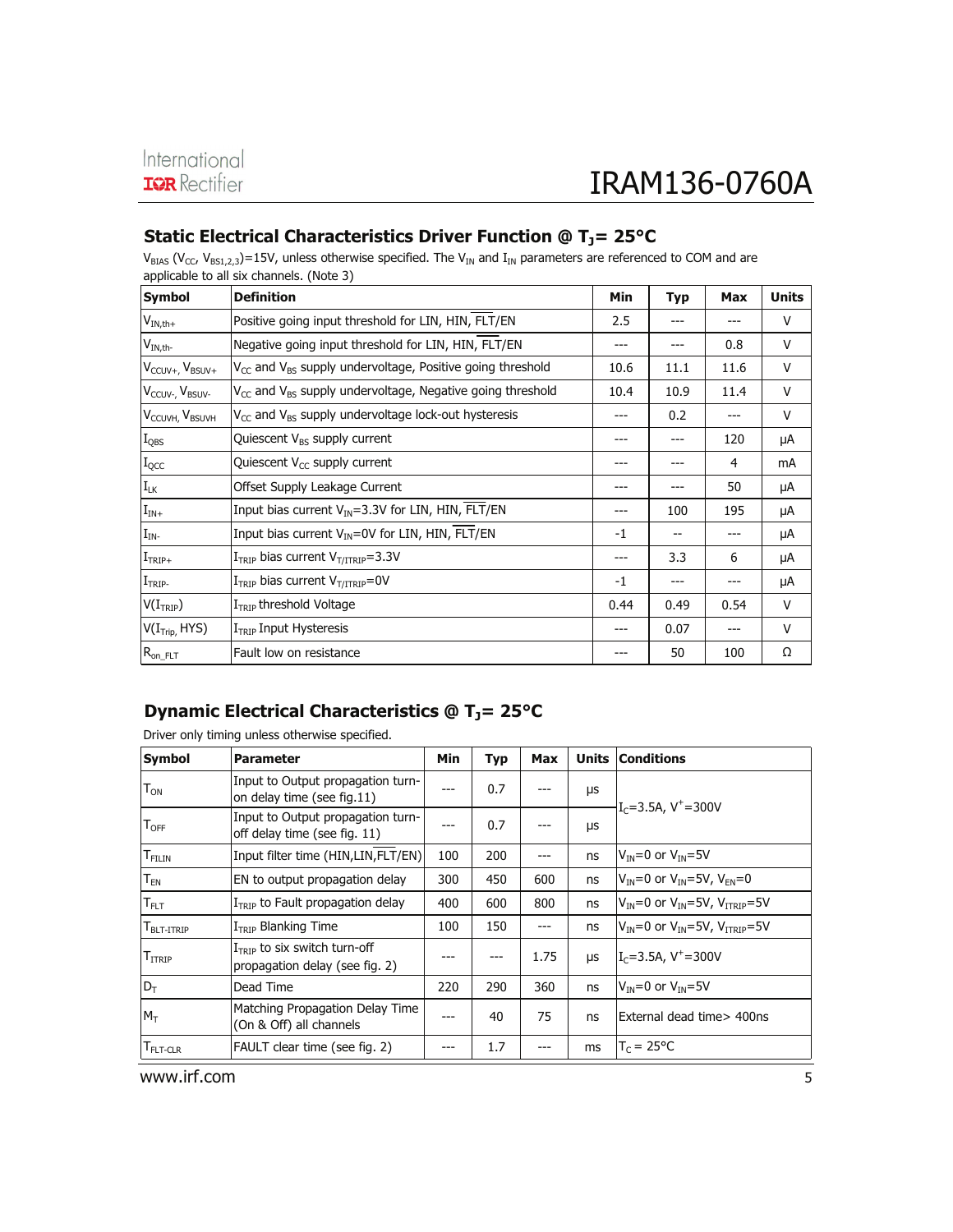| Symbol        | <b>Parameter</b>                                      | Min | Typ | Max |      | <b>Units Conditions</b>                                                   |  |
|---------------|-------------------------------------------------------|-----|-----|-----|------|---------------------------------------------------------------------------|--|
| $R_{th(J-C)}$ | Thermal resistance, per IGBT                          |     | 6.4 | 7.0 |      | Inverter Operating Condition                                              |  |
| $R_{th(J-C)}$ | Thermal resistance, per Diode                         |     | 9.0 | 9.9 | °C/W | Flat, greased surface. Heatsink<br>compound thermal conductivity<br>1W/mK |  |
| $R_{th(C-S)}$ | Thermal resistance, C-S                               |     | 0.1 |     |      |                                                                           |  |
| $ C_{D}$      | Creepage Distance, from pins to<br>backside of module | 3.2 |     |     | mm   | See outline Drawings                                                      |  |
| <b>ICTI</b>   | Comparative Tracking Index                            | 600 | --- |     | ٧    |                                                                           |  |

#### **Thermal and Mechanical Characteristics**

#### **Internal NTC - Thermistor Characteristics**

| <b>Parameter</b>          | <b>Definition</b>         | Min   | Typ  | Max   |    | <b>Units Conditions</b>          |
|---------------------------|---------------------------|-------|------|-------|----|----------------------------------|
| $ R_{25}$                 | <i><b>IResistance</b></i> | 97    | 100  | 103   | kΩ | $T_c = 25^{\circ}C$              |
| $R_{125}$                 | <i><b>IResistance</b></i> | 2.25  | 2.52 | 2.80  | kΩ | $T_c = 125^{\circ}C$             |
| lΒ                        | B-constant (25-50°C)      | 4165  | 4250 | 4335  | k  | $R_2 = R_1 e^{[B(1/T2 - 1/T1)]}$ |
| Temperature Range         |                           | $-40$ |      | 125   | °C |                                  |
| Typ. Dissipation constant |                           | ---   |      | $---$ |    | $mW$ /°C $ T_c = 25$ °C          |

#### **Input-Output Logic Level Table**



| $\overline{FLT}/EN$ | $I_{TRIP}$ | HIN1,2,3 | LIN1,2,3 | U, V, W |
|---------------------|------------|----------|----------|---------|
|                     |            |          |          | V+      |
|                     |            |          |          |         |
|                     |            |          |          | Off     |
|                     |            |          |          | Off     |
|                     |            |          | x        | Off     |
|                     |            |          |          | Off     |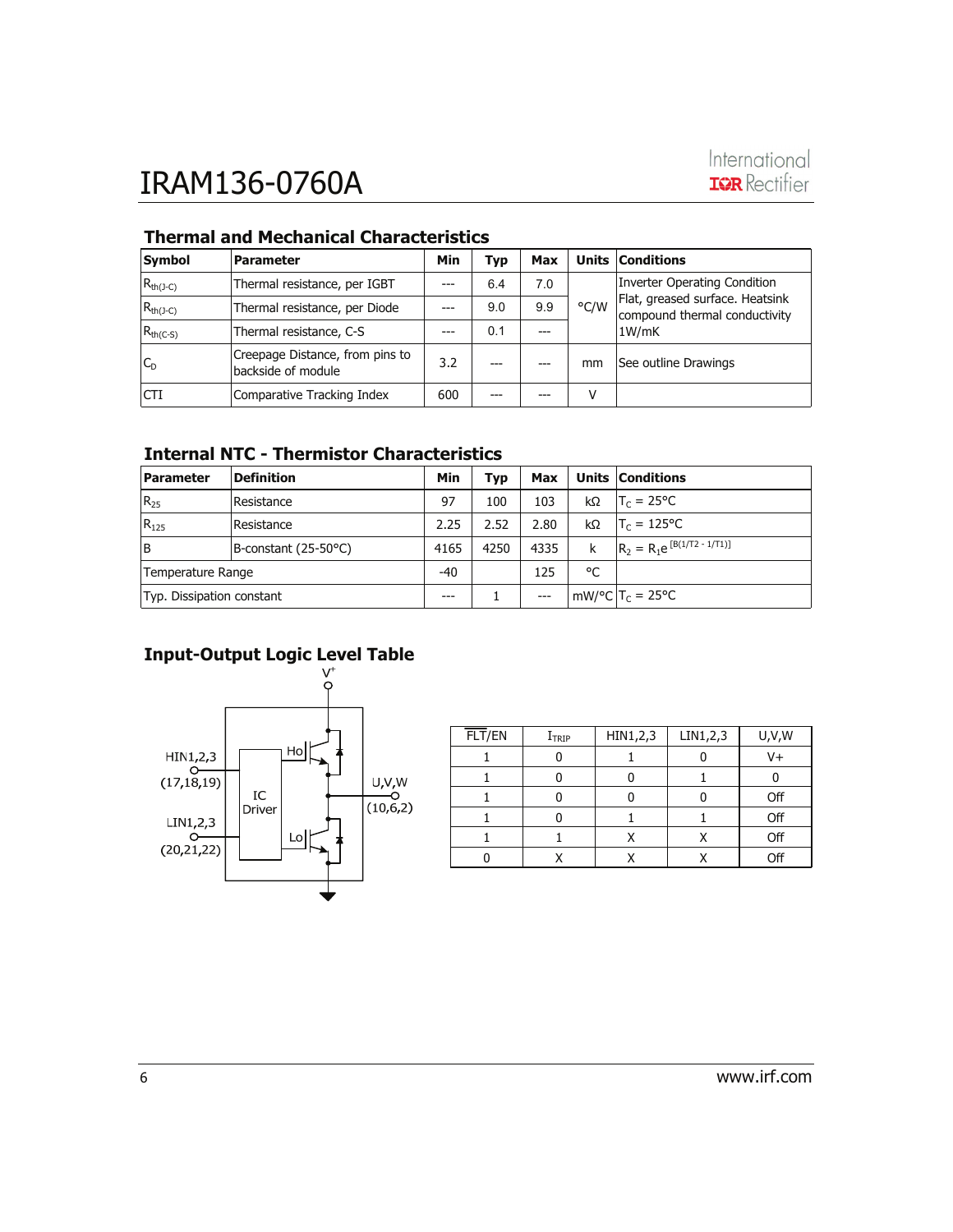#### International **IGR** Rectifier

# IRAM136-0760A



Note 5: The shaded area indicates that both high-side and low-side switches are off and therefore the halfbridge output voltage would be determined by the direction of current flow in the load.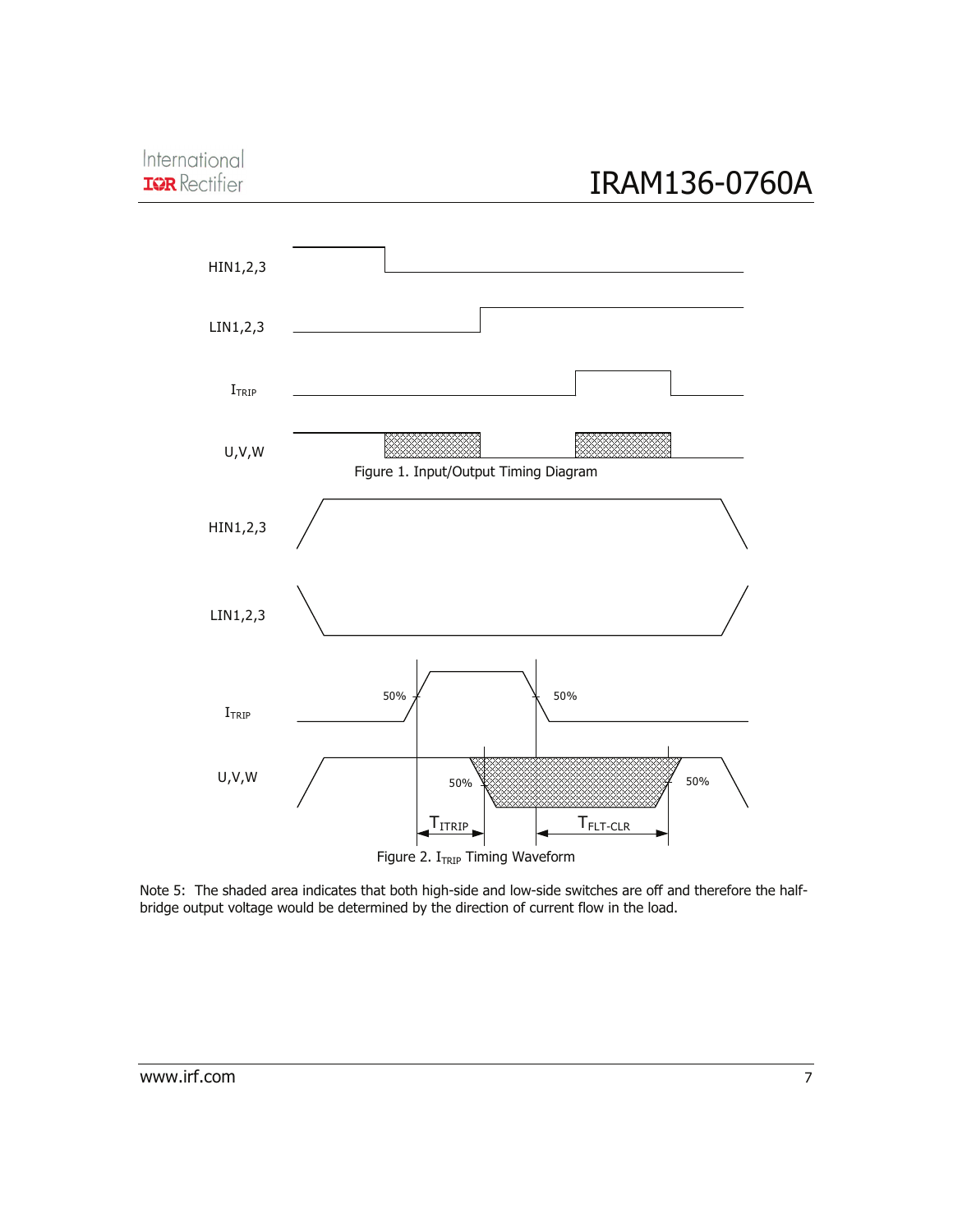#### **Module Pin-Out Description**

| Pin            | <b>Name</b>                | <b>Description</b>                                  |
|----------------|----------------------------|-----------------------------------------------------|
| 1              | VB <sub>3</sub>            | High Side Floating Supply Voltage 3                 |
| 2              | W,VS3                      | Output 3 - High Side Floating Supply Offset Voltage |
| 3              | na                         | none                                                |
| 4              | na                         | none                                                |
| 5              | VB <sub>2</sub>            | High Side Floating Supply voltage 2                 |
| 6              | V,VS2                      | Output 2 - High Side Floating Supply Offset Voltage |
| $\overline{7}$ | na                         | none                                                |
| 8              | na                         | none                                                |
| 9              | VB1                        | High Side Floating Supply voltage 1                 |
| 10             | U,VS1                      | Output 1 - High Side Floating Supply Offset Voltage |
| 11             | na                         | none                                                |
| 12             | na                         | none                                                |
| 13             | $V^+$                      | Positive Bus Input Voltage                          |
| 14             | na                         | none                                                |
| 15             | na                         | none                                                |
| 16             | I <sub>TRIP</sub>          | <b>Current Protection Pin</b>                       |
| 17             | <b>VRU</b>                 | Low Side Emitter Connection - Phase 1               |
| 18             | FLT/EN                     | Fault Output and Enable Pin                         |
| 19             | <b>VRV</b>                 | Low Side Emitter Connection - Phase 2               |
| 20             | HIN1                       | Logic Input High Side Gate Driver - Phase 1         |
| 21             | <b>VRW</b>                 | Low Side Emitter Connection - Phase 3               |
| 22             | HIN <sub>2</sub>           | Logic Input High Side Gate Driver - Phase 2         |
| 23             | HIN3                       | Logic Input High Side Gate Driver - Phase 3         |
| 24             | LIN1                       | Logic Input Low Side Gate Driver - Phase 1          |
| 25             | LIN <sub>2</sub>           | Logic Input Low Side Gate Driver - Phase 2          |
| 26             | LIN3                       | Logic Input Low Side Gate Driver - Phase 3          |
| 27             | V <sub>TH</sub>            | Temperature Feedback                                |
| 28             | $V_{CC}$                   | +15V Main Supply                                    |
| 29             | $\mathsf{V}_{\mathsf{SS}}$ | Negative Main Supply                                |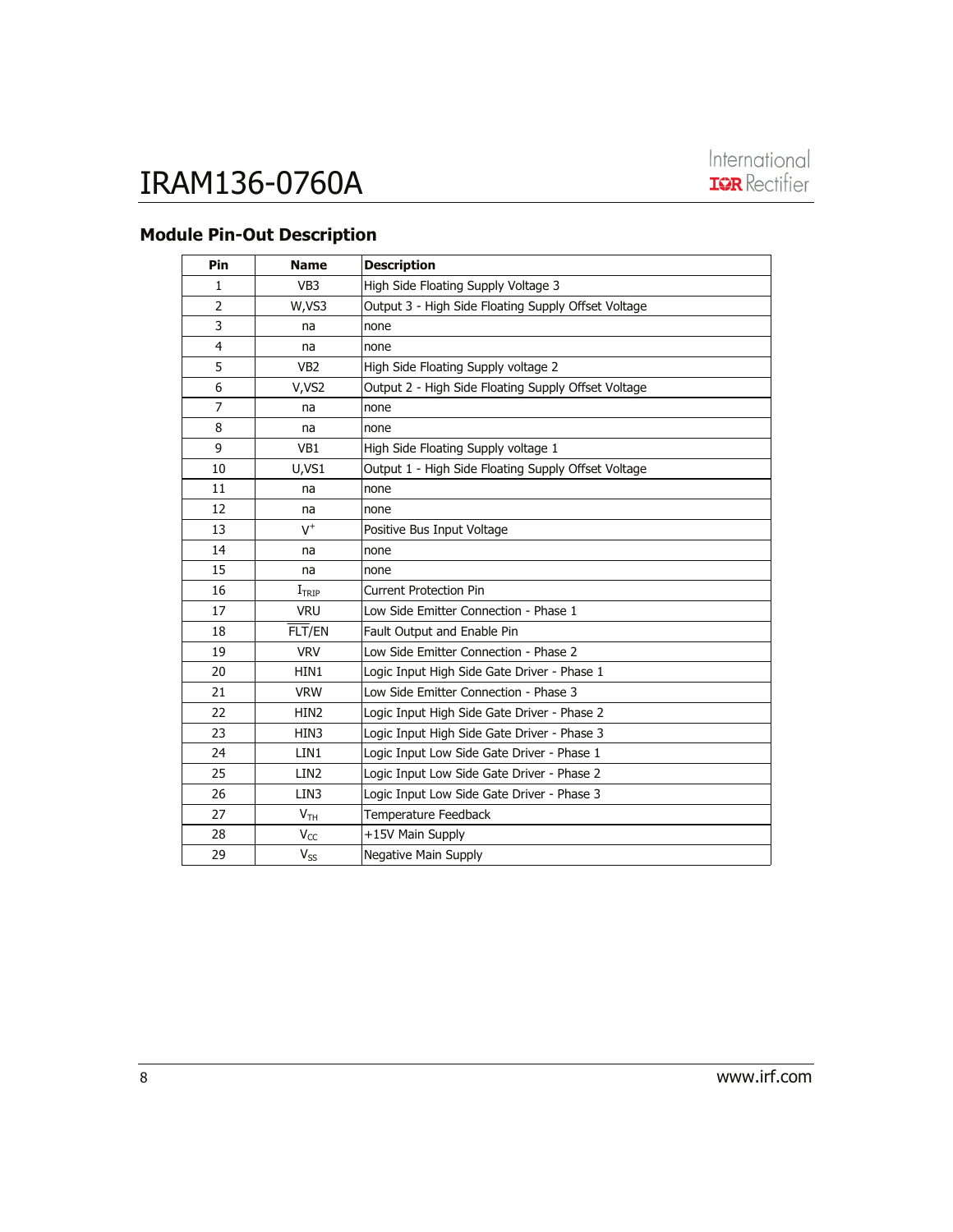#### **Typical Application Connection IRAM136-0760A**



1. Electrolytic bus capacitors should be mounted as close to the module bus terminals as possible to reduce ringing and EMI problems. Additional high frequency ceramic capacitor mounted close to the module pins will further improve performance.

2. In order to provide good decoupling between VCC-VSS and VB1,2,3-VS1,2,3 terminals, the capacitors shown connected between these terminals should be located very close to the module pins. Additional high frequency capacitors, typically 0.1μF, are strongly recommended.

3. Value of the boot-strap capacitors depends upon the switching frequency. Their selection should be made based on IR design tip DN 98-2a, application note AN-1044 or Figure 9. Bootstrap capacitor value must be selected to limit the power dissipation of the internal resistor in series with the VCC. (see maximum ratings Table on page 3).

4. After approx. 2ms the FAULT is reset. (see Dynamic Characteristics Table on page 5).

5. PWM generator must be disabled within Fault duration to guarantee shutdown of the system, overcurrent condition must be cleared before resuming operation.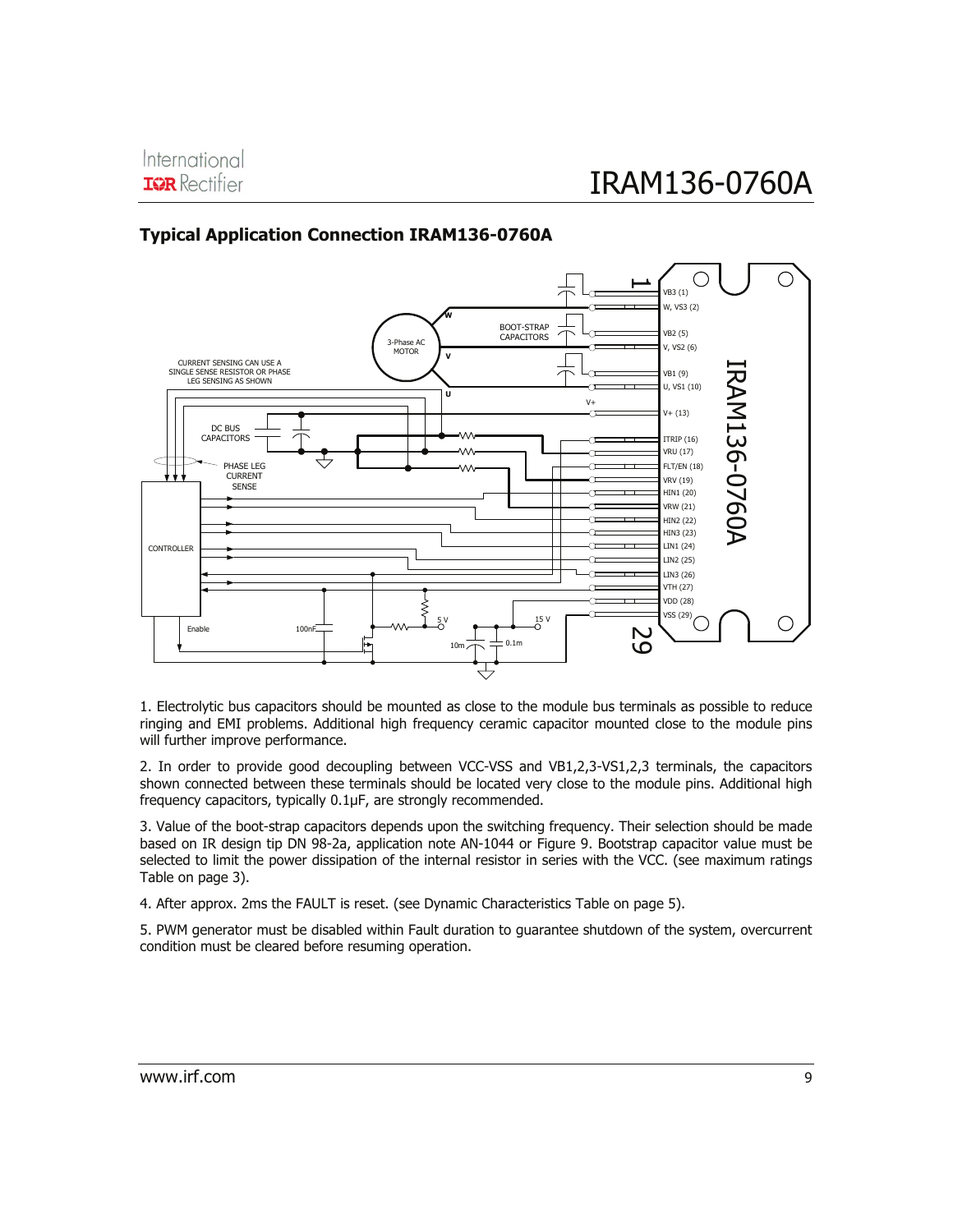International **IQR** Rectifier



Figure 3. Maximum Sinusoidal Phase Current vs. PWM Switching Frequency Sinusoidal Modulation,  $V^+=400V$ , T<sub>J</sub>=150°C, MI=0.8, PF=0.6, fmod=100Hz



Figure 4. Maximum Sinusoidal Phase Current vs. Modulation Frequency Sinusoidal Modulation, V<sup>+</sup>=400V, T<sub>J</sub>=150°C, T<sub>C</sub>=100°C, MI=0.8, PF=0.6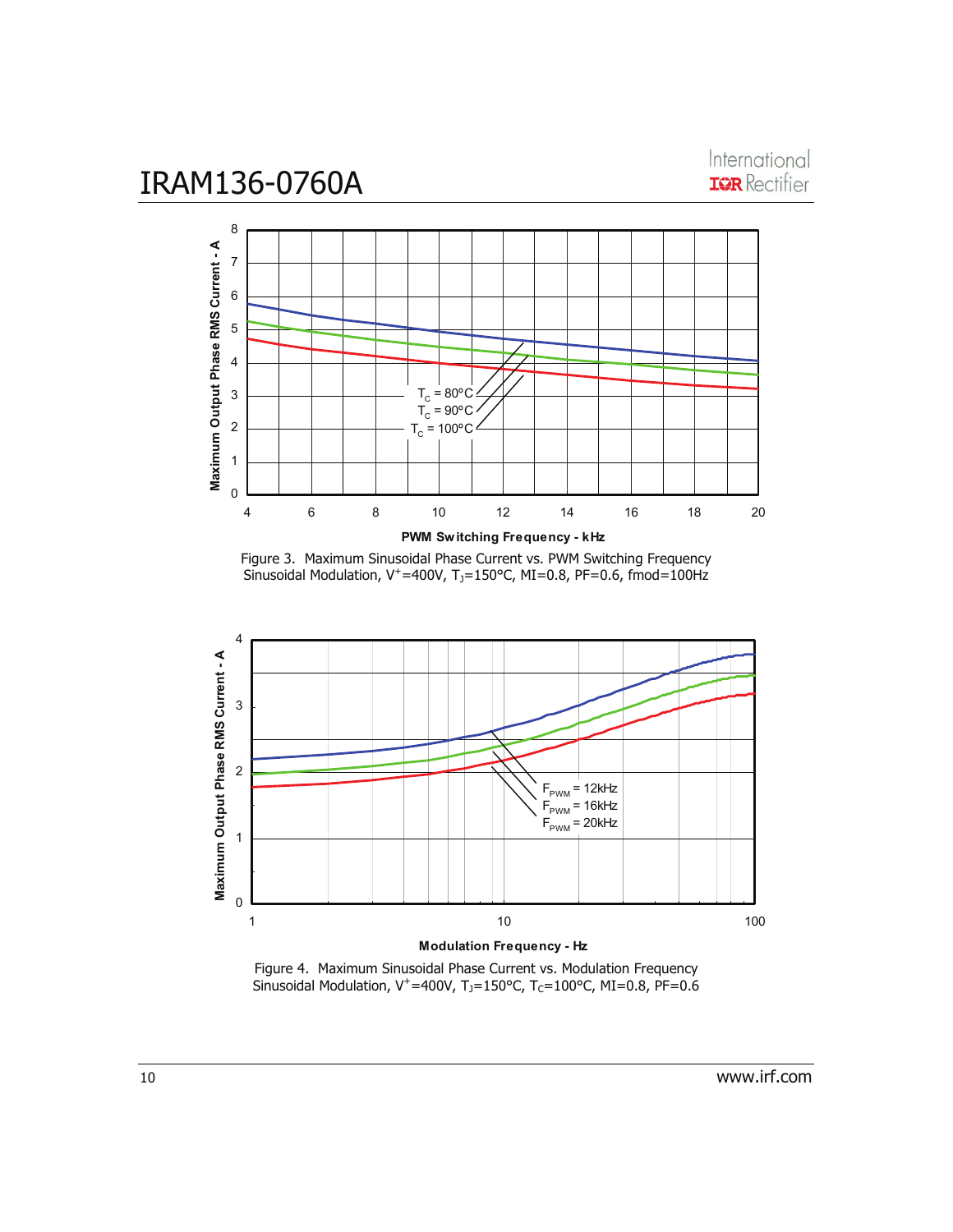#### International **IGR** Rectifier



Figure 5. Total Power Losses vs. PWM Switching Frequency Sinusoidal Modulation,  $V^+=400V$ ,  $T_0=150^{\circ}$ C, MI=0.8, PF=0.6, fmod=100Hz



Sinusoidal Modulation,  $V^+=400V$ ,  $T_1=150^{\circ}$ C,  $MI=0.8$ , PF=0.6, fmod=100Hz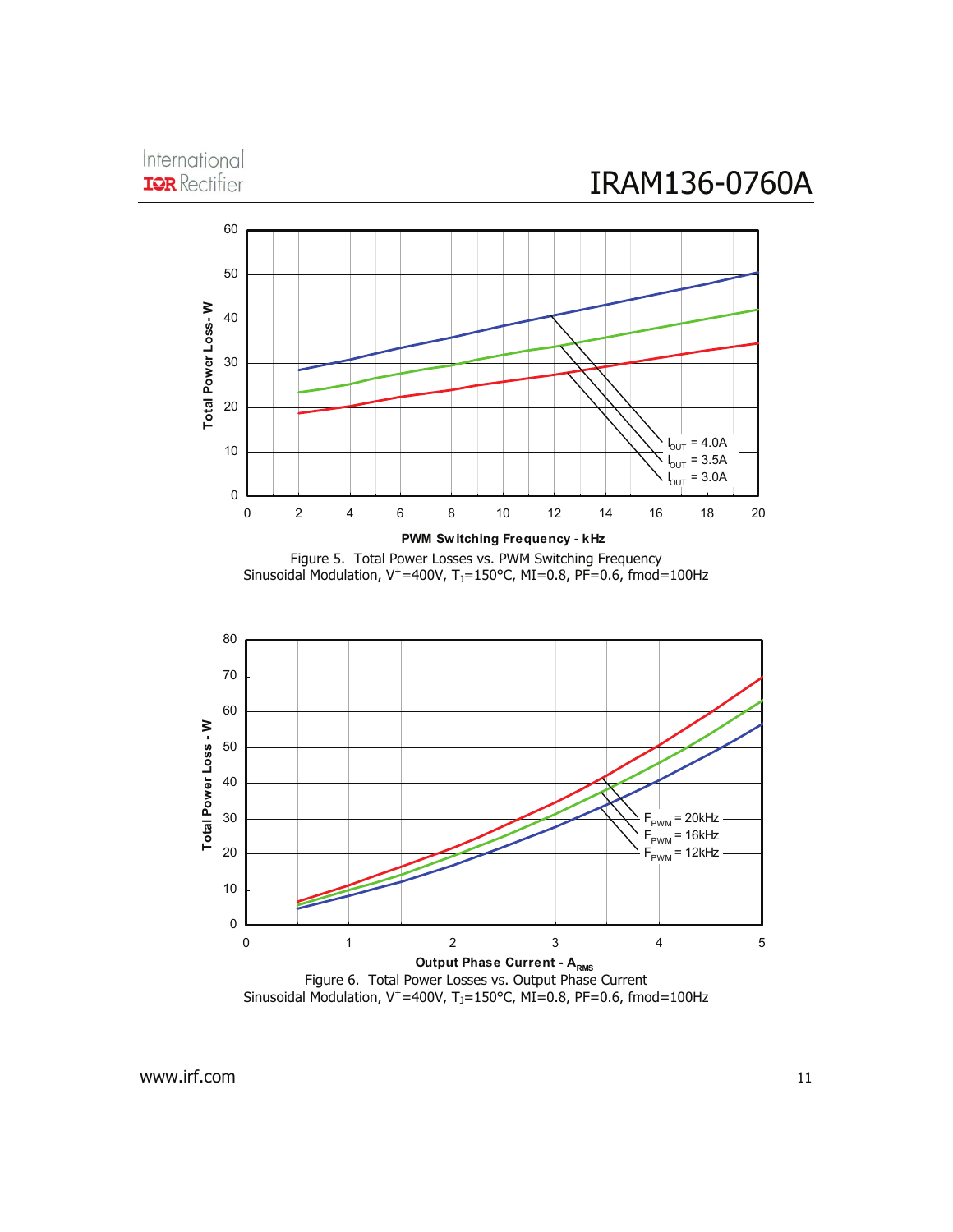

International **IQR** Rectifier







Figure 8. Estimated Maximum IGBT Junction Temperature vs. Thermistor Temperature Sinusoidal Modulation, V+=400V, Iphase=5Arms, fsw=16kHz, fmod=50Hz, MI=0.8, PF=0.6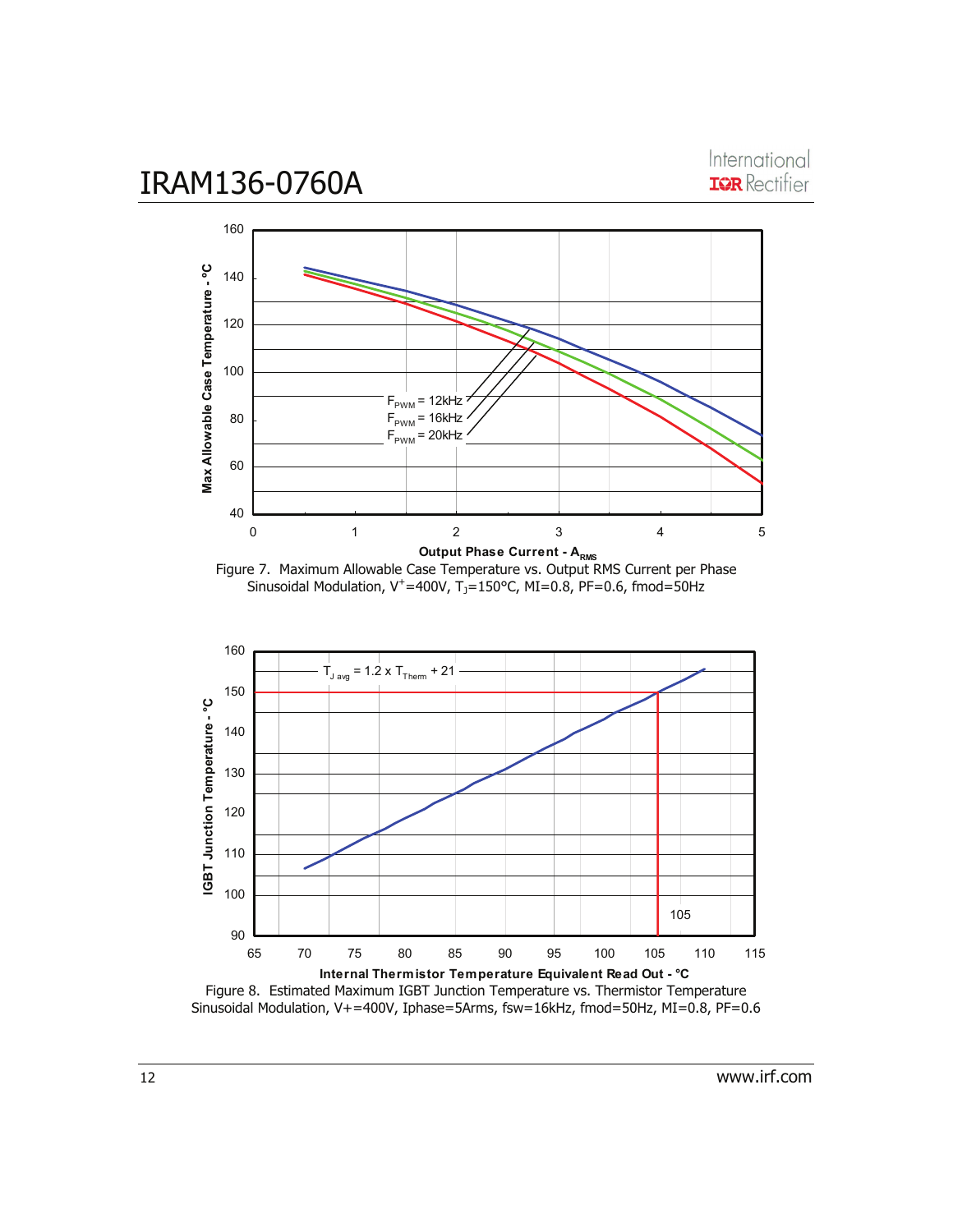#### International **IQR** Rectifier



Figure 9. Thermistor Readout vs. Temperature (47kohm pull-up resistor, 5V) and Normal Thermistor Resistance values vs. Temperature Table.



Figure 10. Recommended Bootstrap Capacitor Value vs. Switching Frequency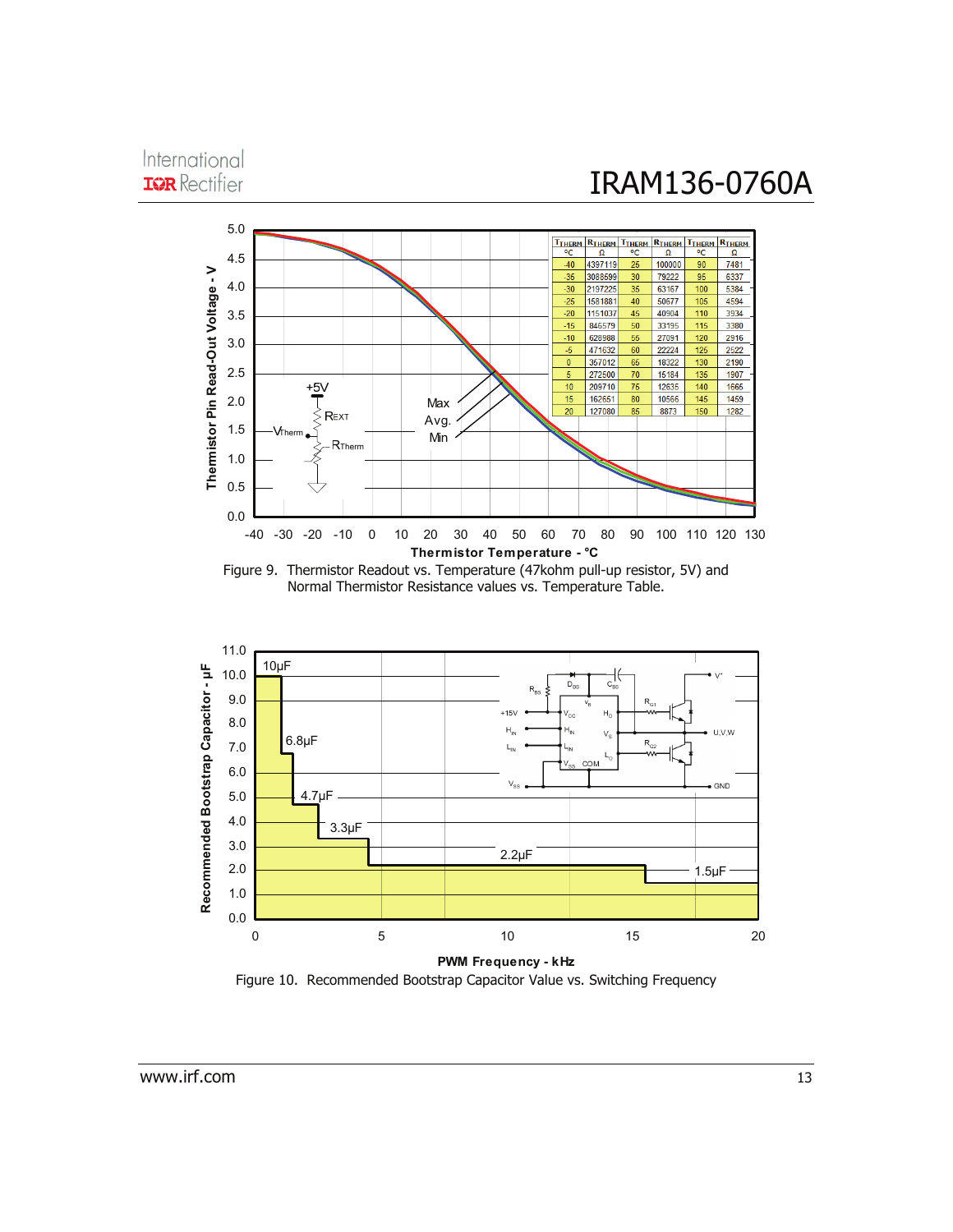

Figure 11a. Input to Output propagation turn-on delay time.



Figure 11c. Diode Reverse Recovery.



Figure 11b. Input to Output propagation turn-off delay time.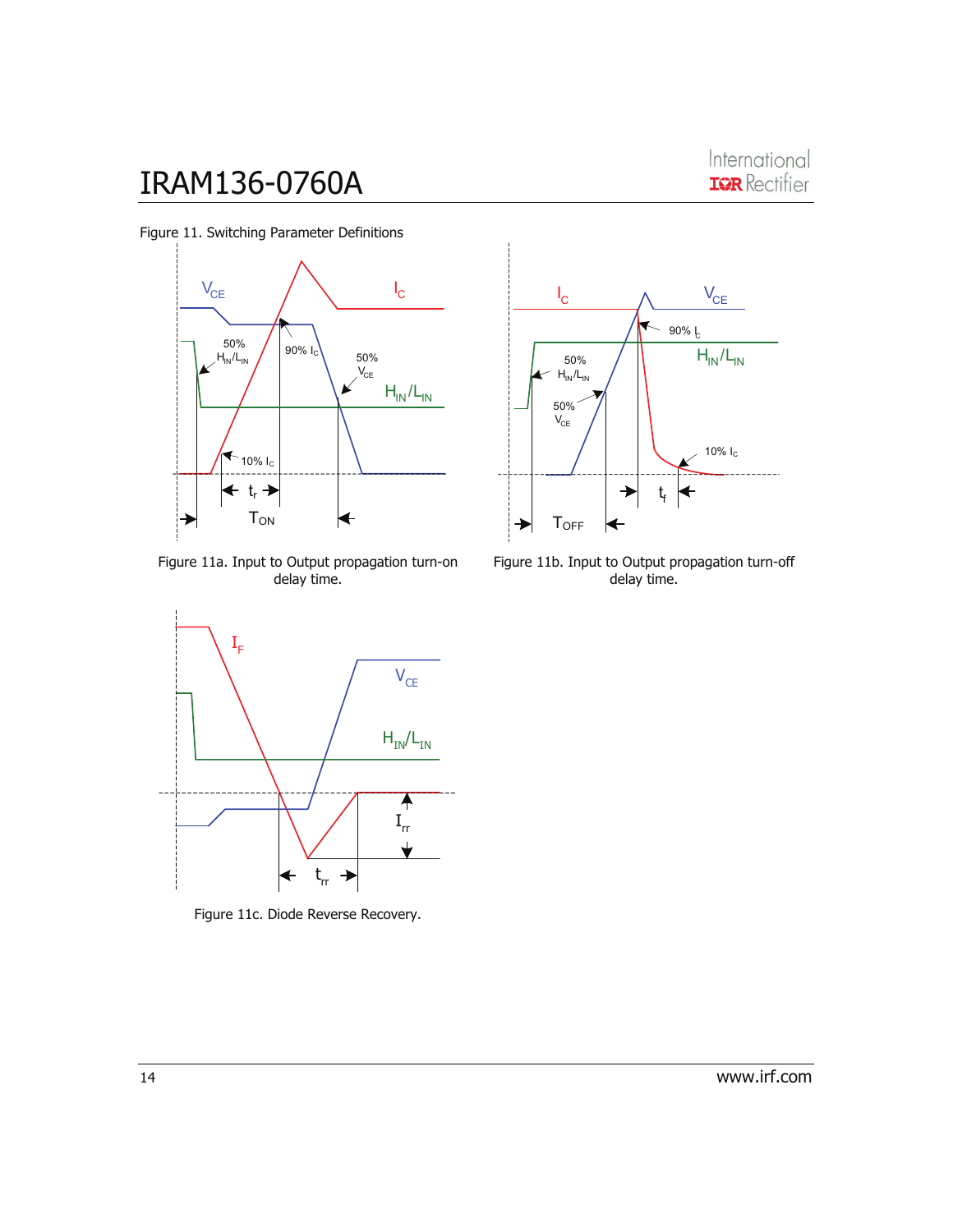



IN

Figure CT1. Switching Loss Circuit











www.irf.com 15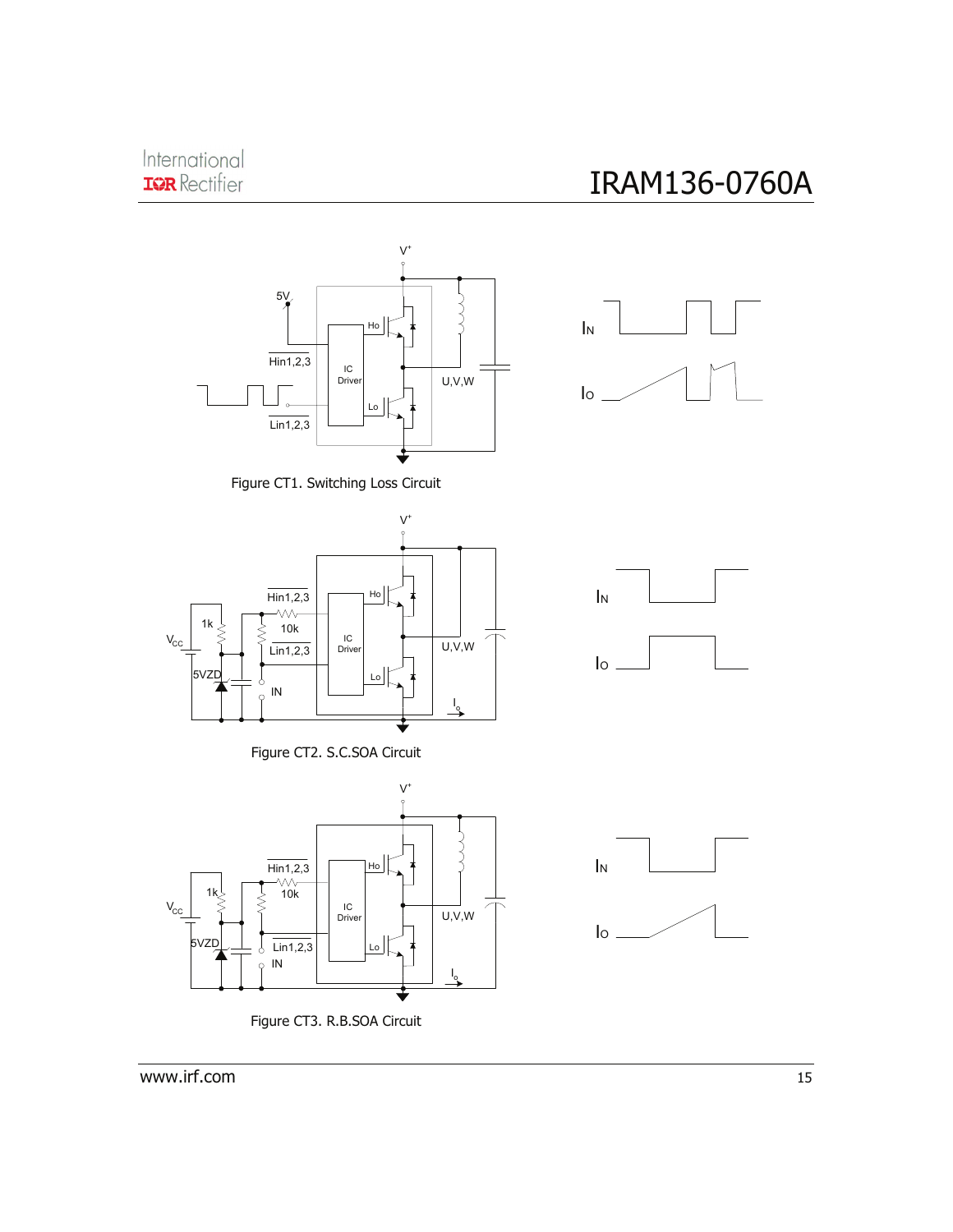

#### **Package Outline IRAM136-0760A**



 $\sqrt{2}$ IŃ  $(35.0)$ 

note1: Unit Tolerance is +0.5mm, Unless Otherwise Specified.

note2: Mirror Surface Mark indicates Pin1 Identification.

note3: Part Number Marking.

- Characters Font in this drawing differs from Font shown on Module.
- note4: Lot Code Marking. Characters Font in this drawing differs from Font shown on Module.
- note5: "P" Character denotes Lead Free. Characters Font in this drawing differs from Font shown on Module.

Dimensions in mm For mounting instruction see AN-1049